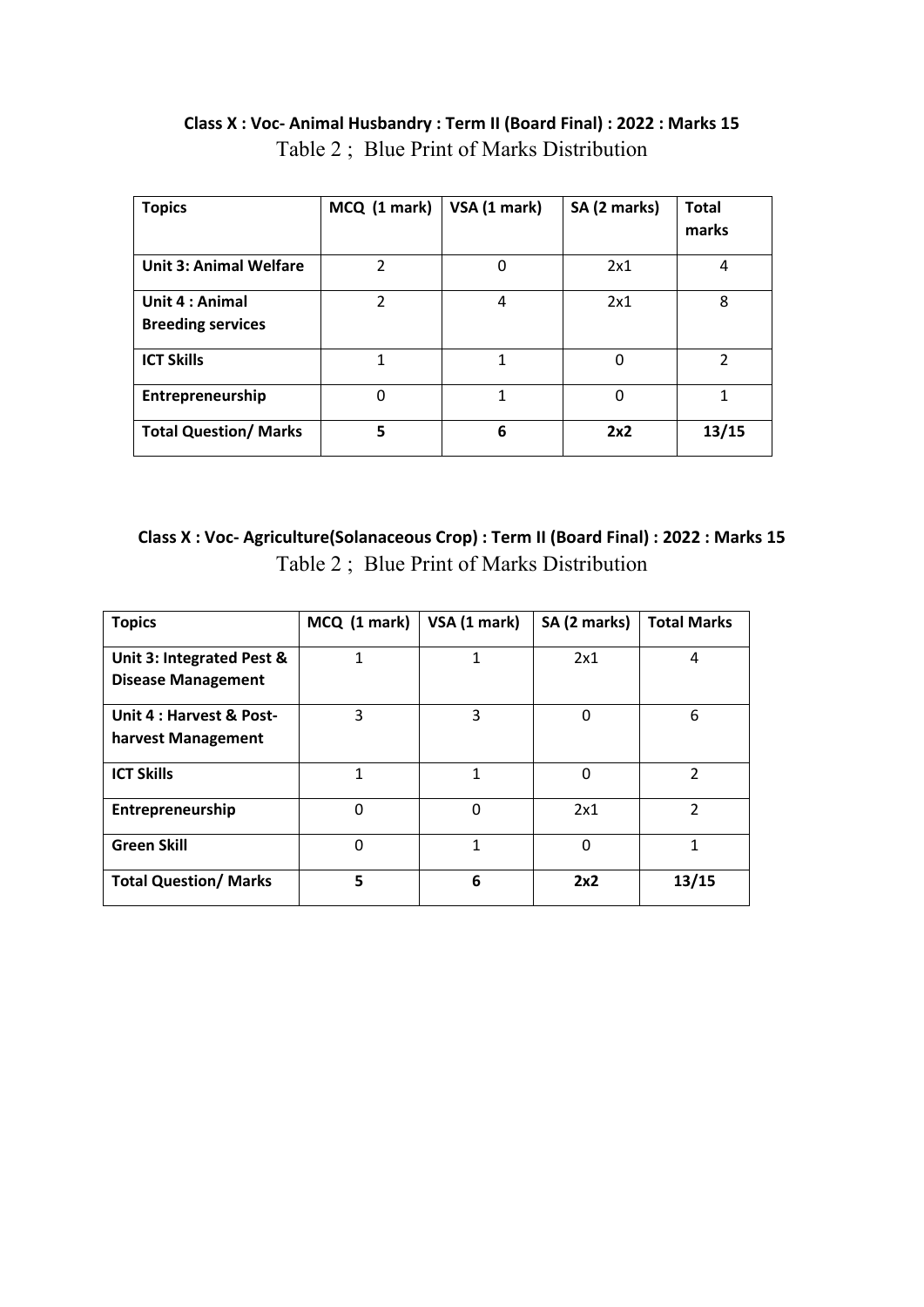# **Class X : Voc- Electronics & Hardware : Term II (Board Final) : 2022 : Marks 15 Table- 2 : Blue Print of Distribution of Marks**

| Chapter                                                 | <b>MCQ</b>   | <b>VSA</b>   | <b>SA</b> | <b>Total</b>            |
|---------------------------------------------------------|--------------|--------------|-----------|-------------------------|
|                                                         | (1 Mark)     | (1 Mark)     | (2 Mark)  | <b>Mark</b>             |
| Microwave oven Repair &<br>maintenance                  | 3            | 3            | 0         | $6\phantom{1}6$         |
| <b>Workplace Health &amp; Safety</b><br><b>Measures</b> | $\mathbf{1}$ | $\mathbf{1}$ | 2x1       | $\overline{\mathbf{4}}$ |
| <b>ICT skills</b>                                       | 1            | 1            | 0         | $\overline{2}$          |
| <b>Entrepreneurial skills</b>                           | 0            | 0            | 2x1       | $\overline{2}$          |
| <b>Green skills</b>                                     | 0            | $\mathbf{1}$ | 0         | $\mathbf{1}$            |
| <b>Total Questions/ Marks</b>                           | 5            | 6            | 2x2       | 13/15                   |

## **Class X : Voc- IT-ITES : Term II (Board Final) : 2022 : Marks 15** Table 2 ; Blue Print of Marks Distribution

| <b>Topics</b>                                   | MCQ (1 mark) | VSA (1 mark) | SA (2 marks) | <b>Total Marks</b>       |
|-------------------------------------------------|--------------|--------------|--------------|--------------------------|
| Unit 2 : Electronic<br><b>Spreadsheet (Adv)</b> | 1            | $\mathbf{1}$ | 2x1          | 4                        |
| <b>Unit 3 : Database</b><br><b>Mgmt System</b>  | 3            | 3            | 0            | 6                        |
| <b>ICT Skills</b>                               | 1            | 1            | $\Omega$     | $\overline{2}$           |
| Entrepreneurship                                |              |              | 2x1          | $\overline{\phantom{a}}$ |
| <b>Green Skill</b>                              | 0            | 1            | $\Omega$     | 1                        |
| <b>Total Question/</b><br><b>Marks</b>          | 5            | 6            | 2x2          | 13/15                    |